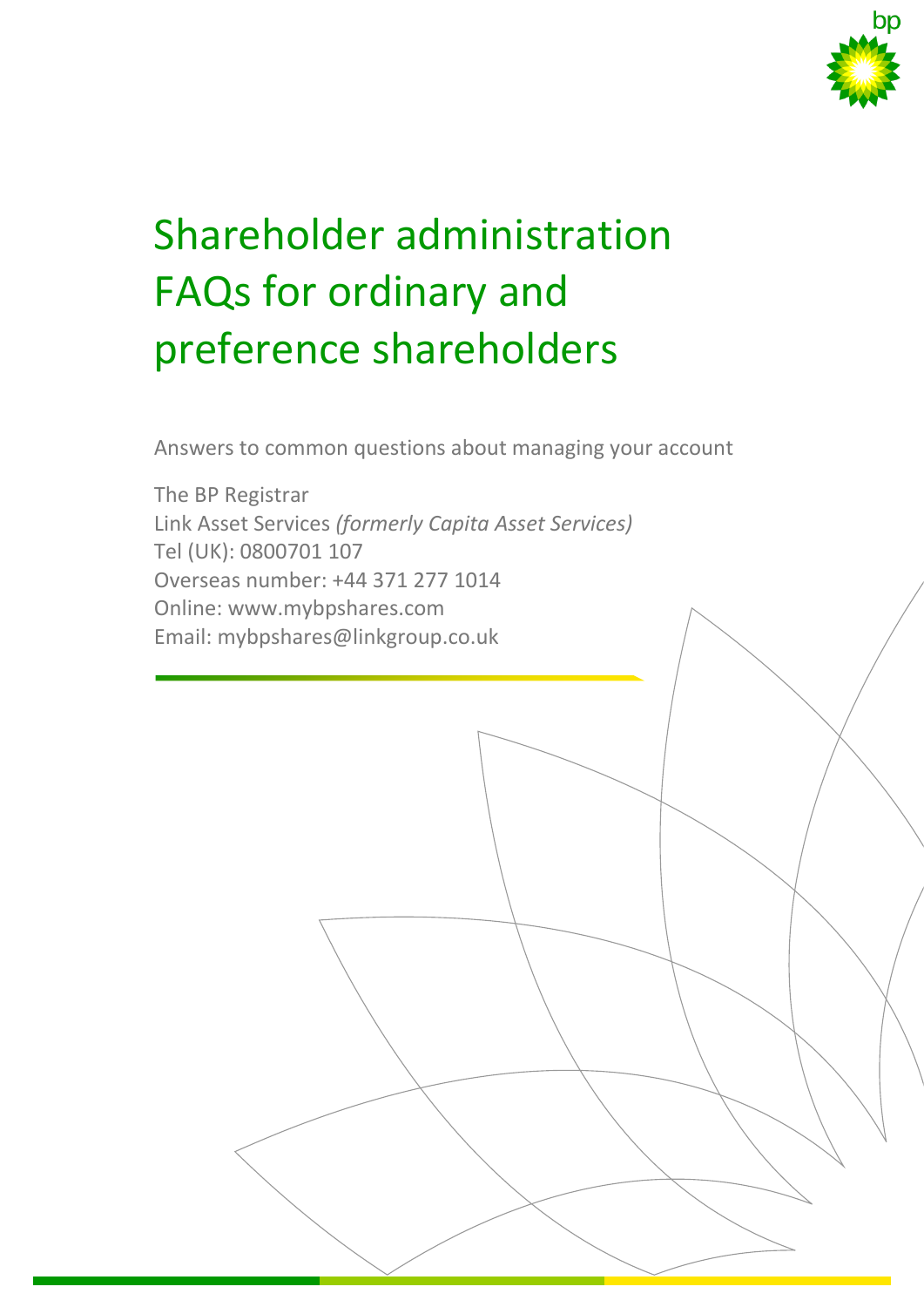

# About Link Asset Services, the BP Registrar

If you are a direct shareholder, your shareholding in BP is recorded on a register of shareholders. The register is a list of the names and addresses of all BP ordinary and preference shareholders and the number of shares each owns, and is managed by a company called a Registrar. The BP Registrar has changed and from 22 October 2012 the register is being maintained on behalf of the company by Link Asset Services. BP is working with Link Asset Services to enhance shareholder services and to help you manage your shareholdings easily and efficiently. Link Asset Services updates the register when your personal circumstances or shareholding change, and facilitates payment of your dividend and issues and cancels share certificates.

# What is my investor code (IVC)?

When you first buy shares in BP you are given a unique 11-digit account number called an Investor Code, or IVC. This is shown in the top left-hand corner of share certificates and on dividend counterfoils, and should be quoted in all correspondence. We recommend that you keep a separate record of your account number. If you owned shares prior to 22 October 2012 you will have previously had an 11-digit Equiniti shareholder reference number (SRN); All shareholders have been sent a notification of their replacement IVC either by post or email. If you are not sure of your IVC please contact Link Asset Services on the number above.

# Why do I have two different investor codes?

If you buy more shares in BP, but the name and address you supply to Link Asset Services differ, even slightly, from the existing details held, another account may be created. If this happens and you want the accounts combined you should contact Link Asset Services, otherwise you may receive more than one copy of BP shareholder documents.

#### Can I manage my account online?

Yes, ordinary and preference shareholders may access their account online via the BP Share Centre. Find out more about the BP Share Centre and [online account](http://www.bp.com/en/global/corporate/investors/information-for-shareholders/communication-and-edelivery.html)  [management](http://www.bp.com/en/global/corporate/investors/information-for-shareholders/communication-and-edelivery.html)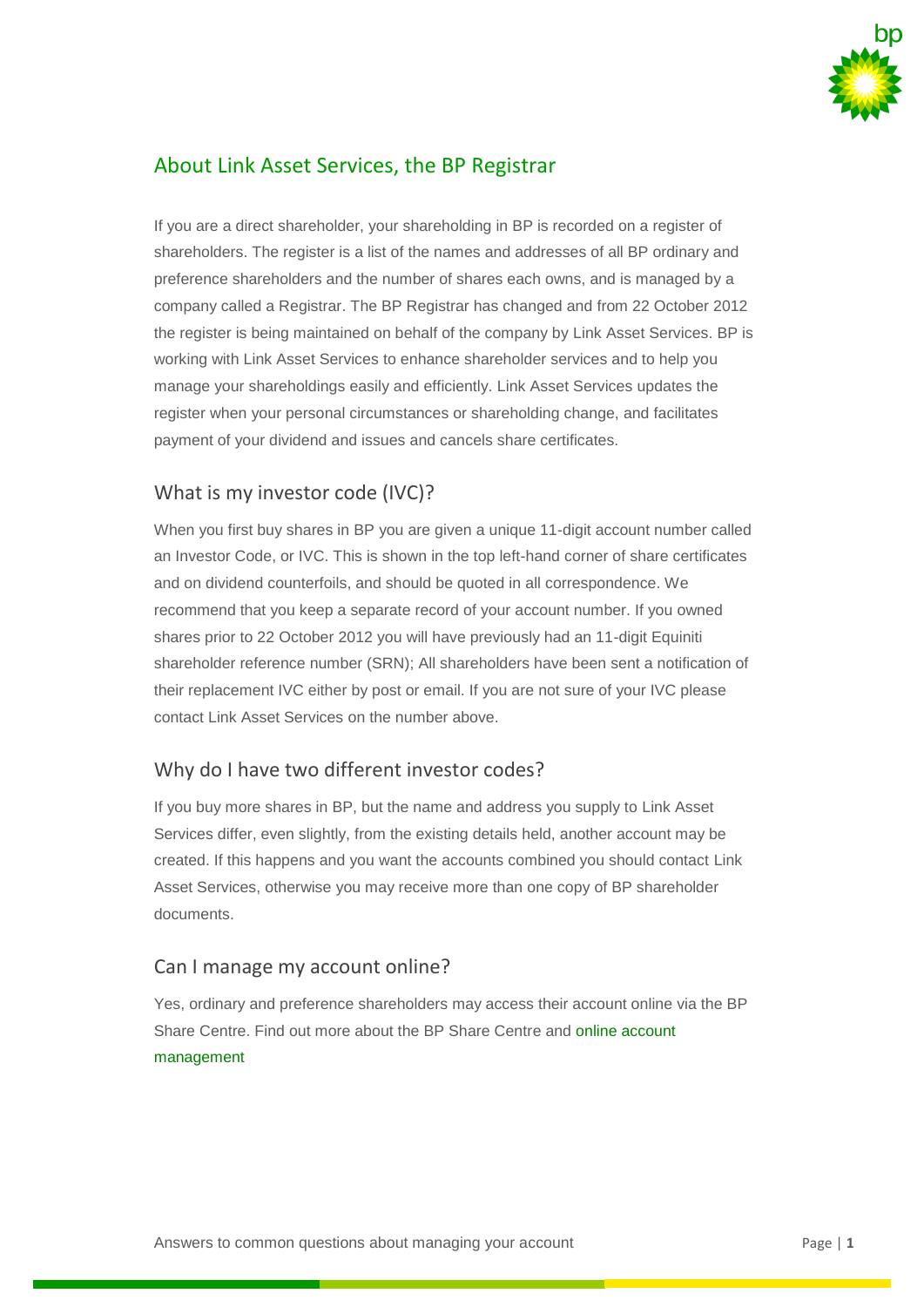

## How do I change my email or postal address?

If you have registered on the BP Share Centre you can amend your address online. Otherwise you will need to contact Link Asset Services in writing or by telephone. When writing regarding a change of address, please quote both your old and new address and your BP investor code.

#### How do I change my bank details

If you have registered on the BP Share Centre you can amend your bank details online. Otherwise you will need to contact Link Asset Services in writing or by telephone. When writing regarding a change in bank details, you should enclose a completed dividend mandate form. This is available from Link Asset Services or can be downloaded below. If you are overseas please contact Link Asset Services for information on their International Payment Service. [Dividend mandate form](http://www.bp.com/content/dam/bp/pdf/investors/bp-dividend-mandate-form.pdf)

# How do I inform you of a change of name?

Please write to Link Asset Services and enclose a copy of your marriage certificate or other relevant legal document. Unfortunately this change cannot be registered online.

How do I inform you of the death of a shareholder?

If the shares were held solely in the name of the deceased, you should send Link Asset Services an official copy of the document by which the deceased's legal personal representative was appointed, usually the grant of probate or letters of administration, impressed with the court seal. The name of the legal personal representative will be put on the register. The shares can then be sold by the personal representative, or transferred to the deceased's beneficiary.

If the value of the deceased's estate is below certain limits, the death can be registered using the small estates procedure which is less complex. Details of the current limits and the procedure involved can be obtained from Link Asset Services. If the shares were held jointly by the deceased and another person, the original death certificate is required. The shares will then be registered in the name of the surviving holder, and the relevant share certificates will be amended to reflect this.

#### Share certificates

What should I do with my share certificate?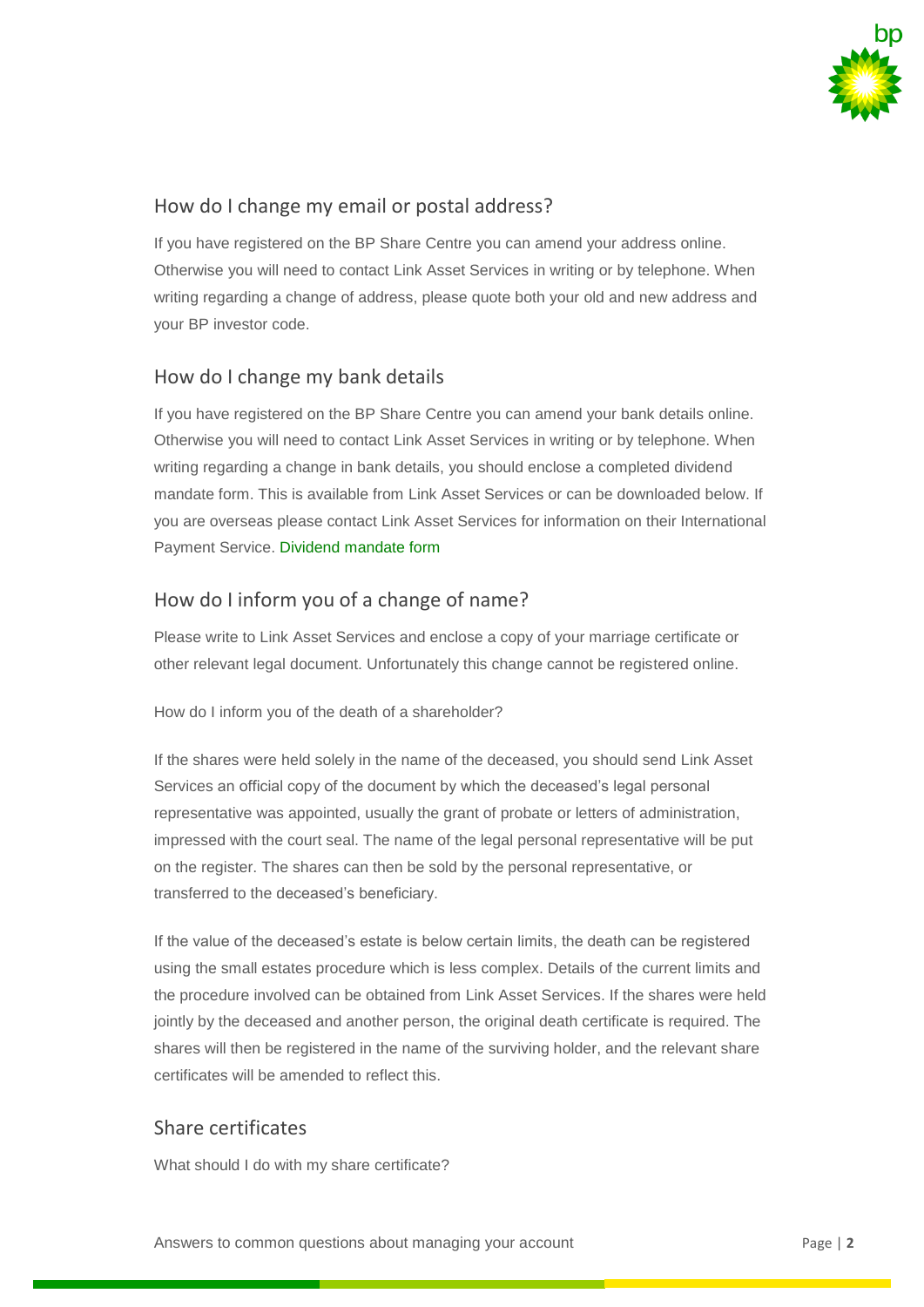

Share certificates are evidence of your ownership and should be kept in a safe place. You will need them if you want to sell all or some of your shares in the future. We recommend that you keep a separate record of the certificate numbers and the number of shares each certificate covers in case of loss or damage. Share certificates are posted to shareholders at their own risk.

Why does the BP share certificate refer to US\$0.25 shares?

The main underlying economic currency of the BP group's cash flows is the US dollar. This is because BP's major product, oil, is priced internationally in US dollars. Accordingly, to reflect the nature of our business and help investors to assess our performance better, our accounts are prepared in US dollars as the functional currency of BP and BP ordinary shares are also denominated in US dollars.

Although the face value or 'nominal value' of an ordinary share is denominated in US dollars, the actual value of each BP share at any particular time is the price at which it can be sold in the market. On the London Stock Exchange, BP ordinary shares are traded in sterling, and dividends on those shares are paid in sterling.

#### I have more than one share certificate. Can they be combined?

If you have several BP share certificates you can ask for your certificates to be consolidated into one. Please send them to Link Asset Services, together with a covering letter. You should retain the counterfoils as they may be required for tax purposes.

I hold certificates which quote BP ordinary stock of £1 each, BP ordinary shares of 25p each or BP ordinary shares of US\$ 0.50 each. Are these still valid?

No. Only share certificates relating to BP ordinary shares of US\$0.25 each, issued on or after the subdivision on 4th October 1999 are valid. Share certificates representing the number of ordinary shares held following the subdivision were despatched to shareholders in October 1999 and replaced all certificates issued prior to this date. For information on company events that may have affected the number of shares you hold, click the link below and refer to the [Capital Gains Tax](http://www.bp.com/en/global/corporate/investors/information-for-shareholders/dividends/taxation.html) section of the site

# What if I lose my share certificate, dividend cheque or tax voucher?

If your certificates are lost, stolen or destroyed, you should contact Link Asset Services as soon as you can. Link Asset Services will arrange for you to complete an indemnity covering the company for any loss arising from a dispute over who owns the shares and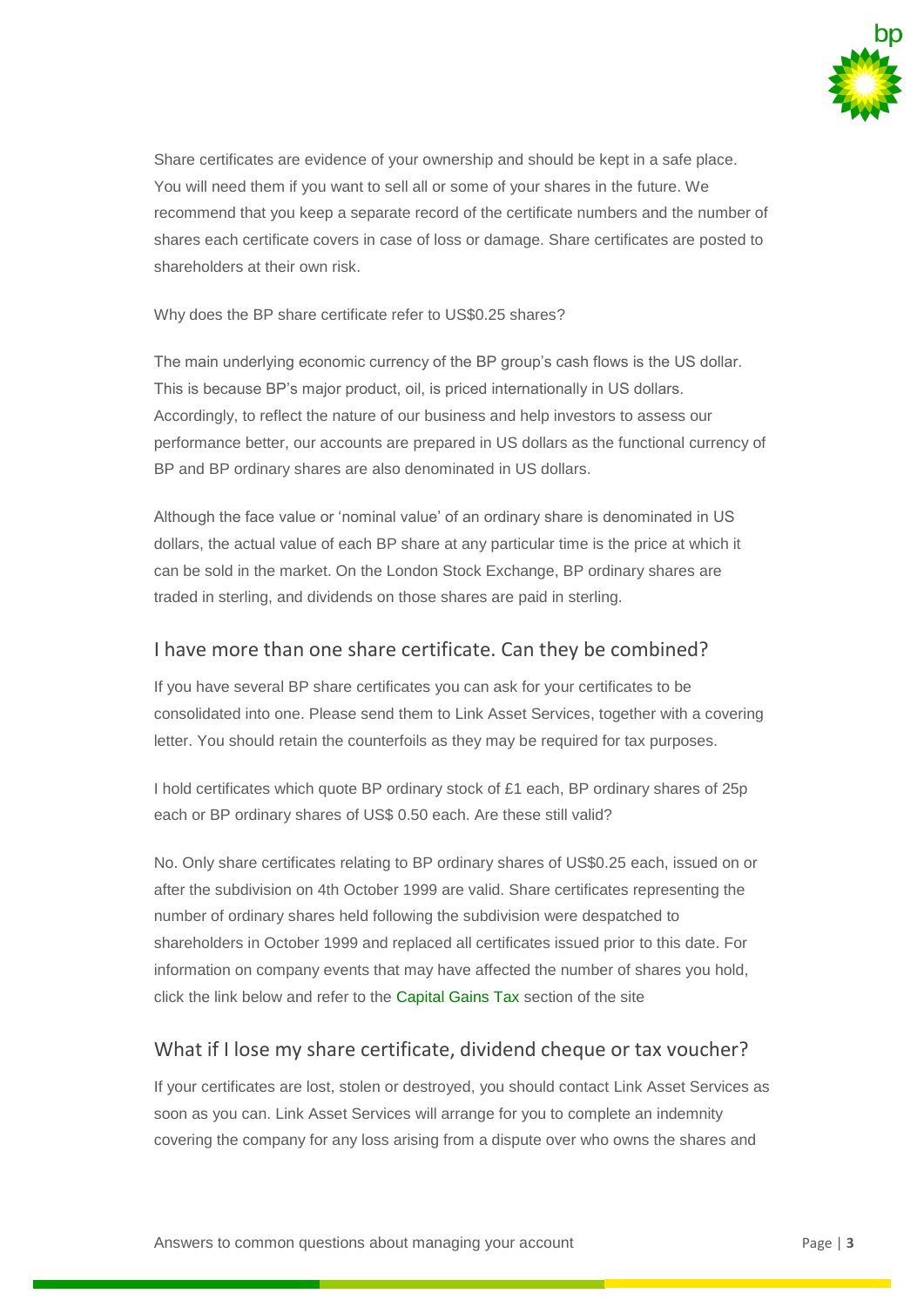

you may be charged for this if the value of the shares is over a certain limit. Once this is done, Link Asset Services will send you a duplicate certificate.

If you lose a dividend cheque you should contact Link Asset Services immediately, confirming which payment has been lost. They will then arrange for the cheque to be stopped and issue you with a duplicate free of charge. Dividend cheques are currently valid for one year from the date of payment. If you lose a tax voucher you should contact Link Asset Services, confirming which tax voucher has been lost. A duplicate will be issued upon payment of an administration charge. This can be paid by debit card.

# About BP's share capital and ADSs

#### What is BP's share capital?

BP's share capital is made up of ordinary shares of US\$0.25 each, 8% cumulative preference shares of £1 each ('First preference shares'), and 9% cumulative preference shares of £1 each ('Second preference shares'). In the US, the company's securities are traded in the form of ADSs, for which JP Morgan Chase is the depositary and transfer agent. Further information is available via the following link. [Share capital](http://www.bp.com/en/global/corporate/investors/information-for-shareholders/share-capital.html)

# How can I find out the price of a BP share?

Prices are published in many newspapers and financial websites. Please follow the link below for share price information and to download the share price history from 1993.

#### [Investor tools](http://tools.bp.com/)

#### Where are BP ordinary shares traded?

The BP ordinary shares are listed and traded on the London Stock Exchange and on the Frankfurt Stock Exchange.

#### What is a BP ADS share?

A BP American Depositary Share (ADS) is a US dollar-denominated form of equity ownership in BP, representing ordinary shares on deposit in the United Kingdom. An ADS carries significant rights arising out of those ordinary shares. For example, it confers the right to receive dividends in US\$, the right of registered ADS holders to attend BP shareholder meetings and the right to vote on all matters before the company.